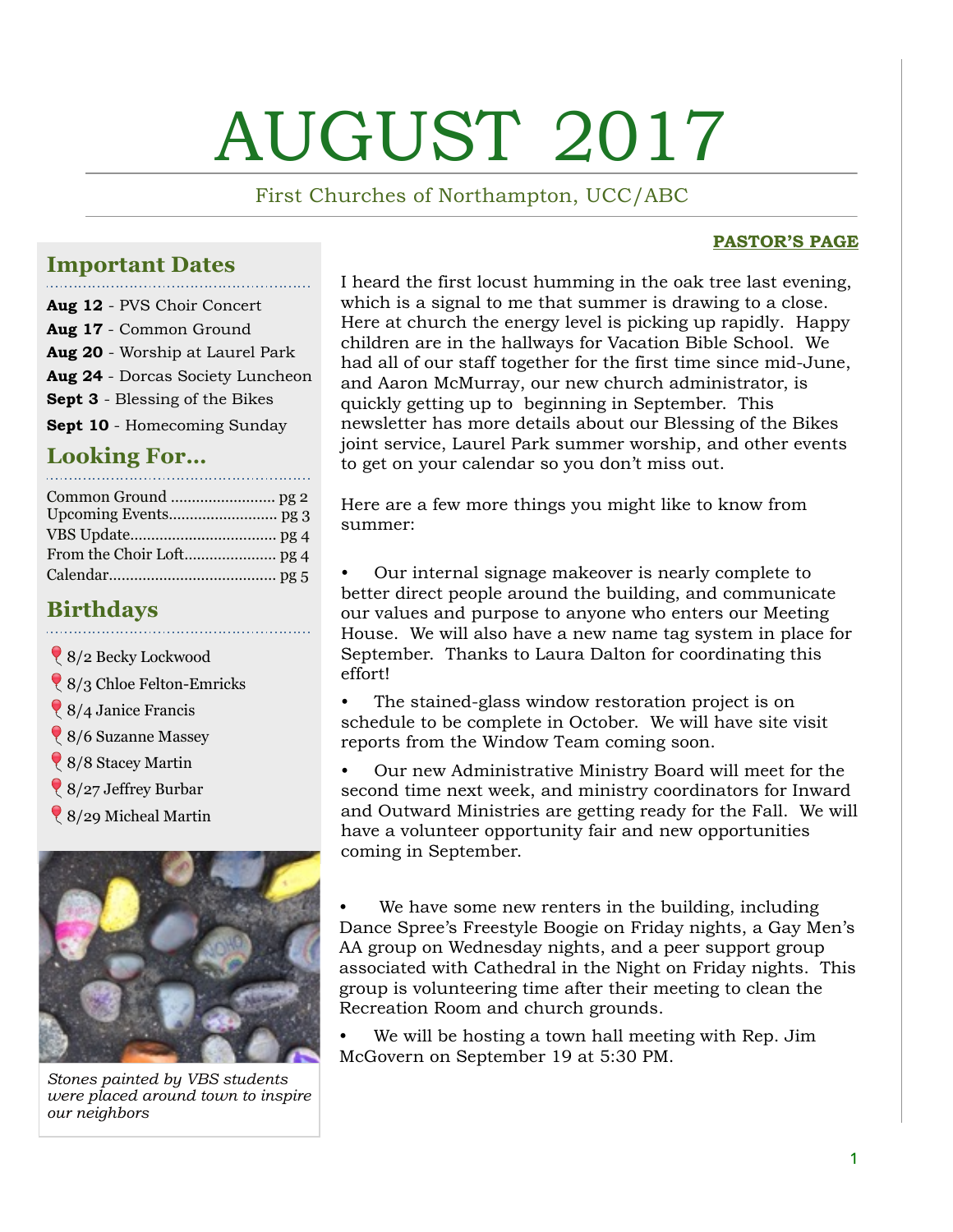#### **How to Keep in Touch at First Churches**

- Our **church email list** is the heartbeat of what is happening on a weekly basis. Our new Church Administrator, Aaron McMurray, is revamping the style, and we will send it out every Friday to keep you in touch with what is happening each week. Contact the church office at [admin@firstchurches.org](mailto:admin@firstchurches.org) if you would like to be on the list.
- The **church website** has all major events listed on the calendar. The calendar at [www.firstchurches.org/events/month/](http://www.firstchurches.org/events/month/) can be search and you can click on any event to find out more details.
- Events and news are also on the church **Facebook page**, First Churches of Northampton. Pastor Todd and Pastor Sarah also have Facebook pages. Our policy is we let church members "friend" us rather than assuming you want us to follow your page.
- For **pastoral needs**, you may contact Pastor Todd or Pastor Sarah through the church office at 413-584-9392 or through their email at [pastortodd@firstchurches.org](mailto:pastortodd@firstchurches.org) or [pastorsarah@firstchurches.org](mailto:pastorsarah@firstchurches.org).
- We do send a **monthly newsletter**, and mail copies to people who aren't on email. Please call the church office if you would like a mailed copy.

**~ Pastor Todd**

#### **COMMON GROUND: Baptism & Potluck at Puffers Pond**



Weather permitting, our beloved Stina will be baptized at the next Common Ground. We will gather at 5:45 at the Summer St. entrance to Puffer's Pond (the small beach on the far side from State Street). There is parking on that side of the pond both above and below the entrance, and ample parking on State Street if you don't mind walking a bit.

**Our gathering will be potluck**. Please bring a dish to share, your own plates, cups, silverware, and either a picnic blanket or folding chair. Also be sure to bring

whatever you need to protect yourself against mosquitos and other pests. I will bring tables for the buffet.

We'll baptize Stina at 6:00 and then move into the rest of our sacred meal. We'll continue to explore the power of questions and then spend the evening in deep conversation with one another.

Anyone interested in staying around for Common Ground After Dark is invited up the hill to my back yard (998 East Pleasant St). We'll make a fire and watch the stars come out. We know it's a hike from Northampton, but we hope you'll join us.

come cultivate a peace

**~ Pastor Sarah**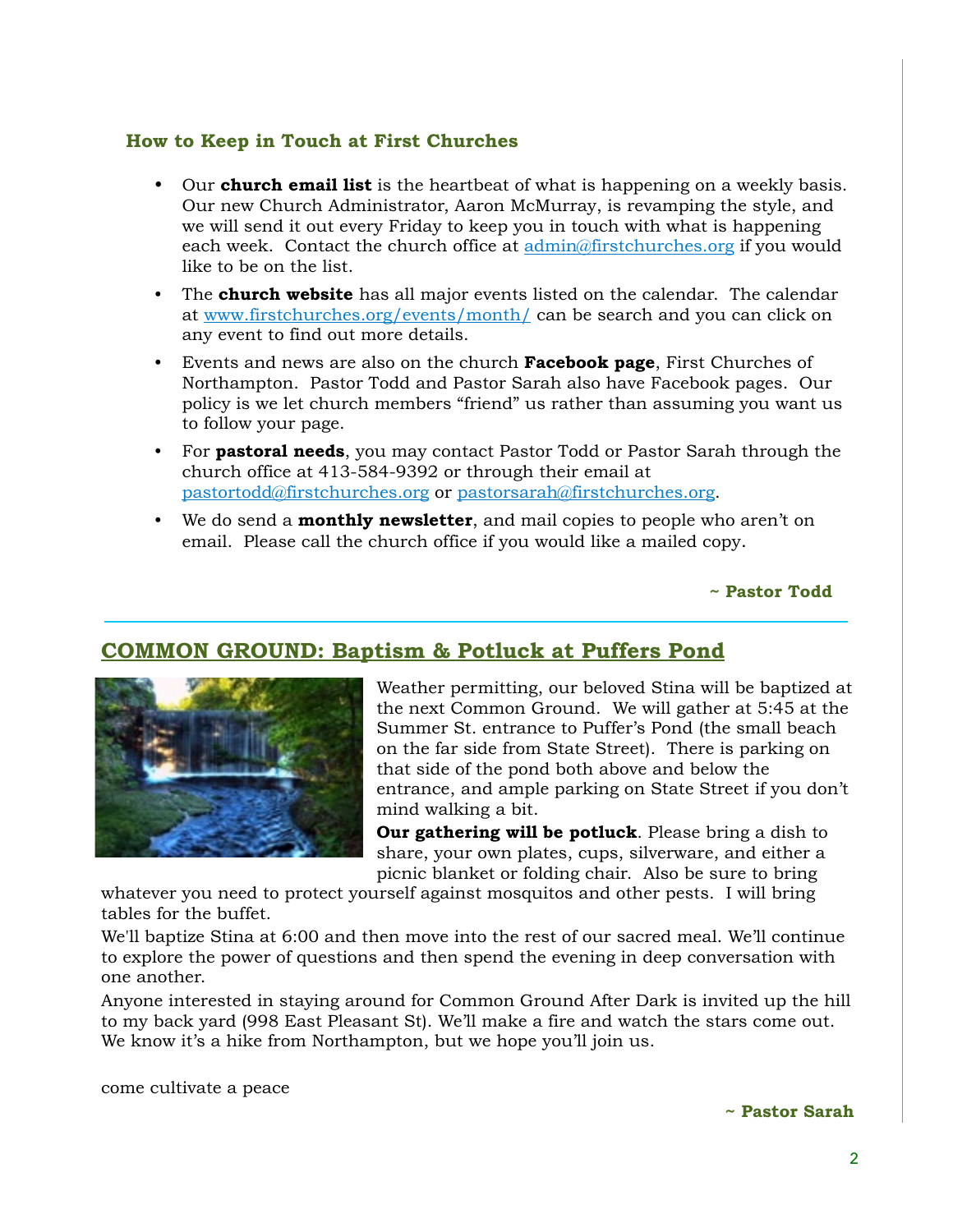#### **LAUREL PARK WORSHIP SERVICE: August 20, 10-11:30am**



Eve[ry year First Churches celebrates a summer worship service at Laurel](http://www.laurelparkarts.org/inter-faith-spiritual-program/)  Park in Northampton for the LPA's Inter-Faith Spiritual Program.

Come Celebrate the deep connection underlying the many beautiful forms of spiritual practice.

**Laurel Park's Tabernacle** is a place where communities of spirit may deepen their own practice, and seekers may experience different spiritual traditions in a lovely, informal setting.

Click [HERE](http://www.laurelparkarts.org/visit/) for Directions.

Reverend Sarah Buteux preaching. We hope to see you there.

#### **THE HEALING ARTS SANCTUARY: Soul Nurture for Anxious Times**

Contemplative art making to soothe, inspire or vent. The nourishment of soup and bread. Cozy nooks for meditation or conversation. The gift of bodywork. The sounds of gentle improvisational song and music by Spirit Play Collective (Su Eaton, Glenn Smith and Matt Swift) for reflection or movement. Sacred space, together.

#### *Art & Soul :: Lyman Hall, First Churches August 23, September 27, and October 25; 6:30 - 9pm*

*Sliding Scale of \$10-30 A collaboration between Art & Soul and Peaceable Village*   [artandsoulhcc.org](http://artandsoulhcc.us3.list-manage.com/track/click?u=6462cc51c1a022a6816a4a592&id=6a9a6f7071&e=5e7b411f24) or [peaceablevillage.com](mailto:peaceablevillage.com)

#### **BLESSING OF THE BIKES: Joint Worship Service**



Ride your bike to church for a special ecumenical service **September 3 at 10 AM** followed by the Blessing of the Bikes.

Our guest preacher is [Rev. Laura Everett](https://reveverett.com), author of "Holy Spokes: The Search for an Urban Spirituality on Two Wheels." Rev. Everett is the head of the Massachusetts Council of Churches and an avid rider.

The Event is co-sponsored by Edwards Church, First Churches of Northampton, Haydenville Congregational Church UCC and St. John's Episcopal Church.

We will co-celebrate communion together. Childcare is available.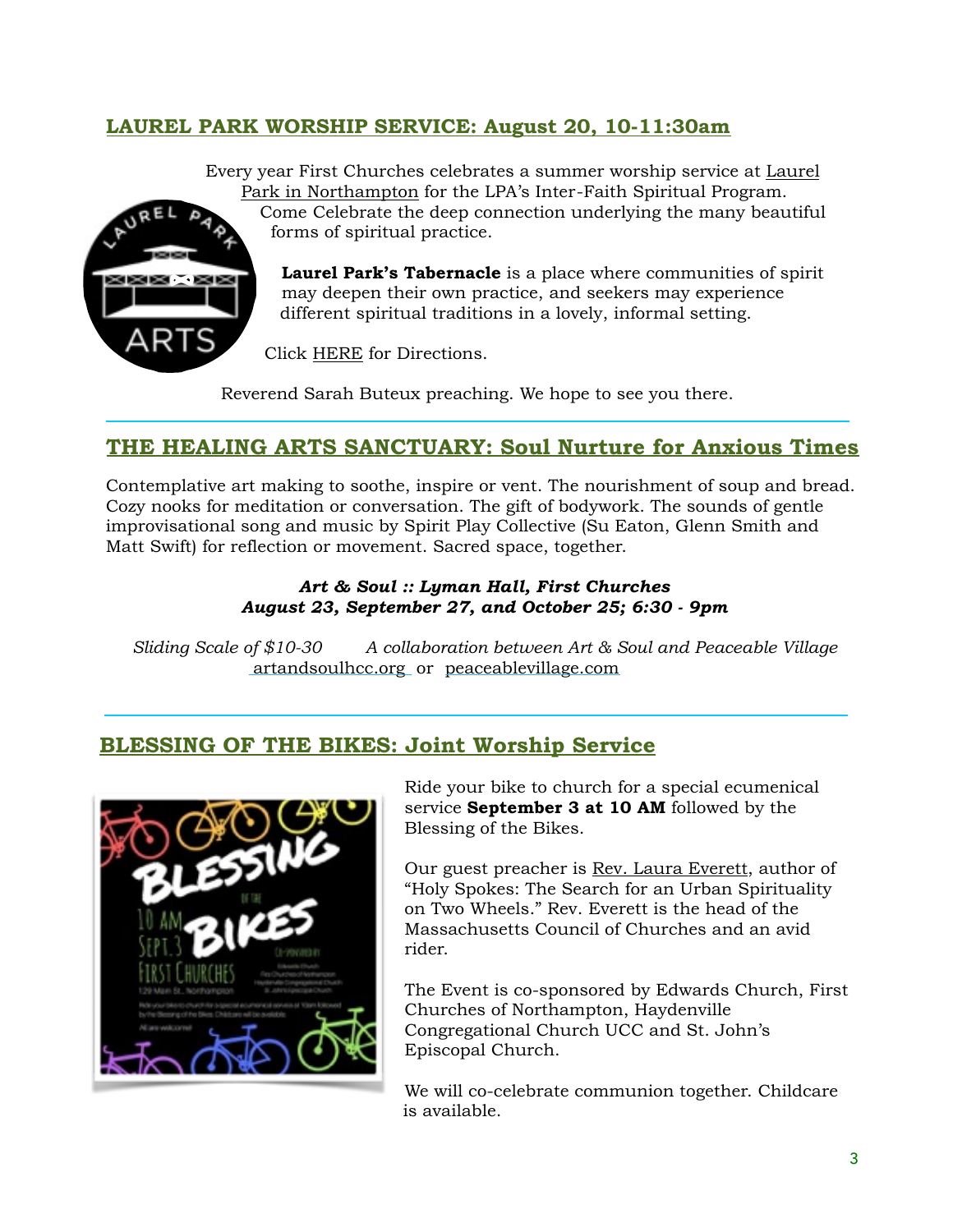

#### **Vacation Bible School**

Our joint Vacation Bible School was a huge success. A big thank you to all who made it possible and helped it run so smoothly including Olivia and all our friends from St. Johns, Helen, Rowan, Ernie, and our new administrator Aaron. [CLICK HERE](http://mailchi.mp/2a2266de9ab6/vacation-bible-school-highlights?e=a7541c78d6) for some highlights of our time together.

#### **FROM THE CHOIR LOFT**

First of all, I want to express my gratitude for the opportunity to attend the gathering of the UCC Musicians' Association in Boston at the beginning of July. It was a wonderful experience, and I am still humming some of the music and remembering the highlights of the week! One of the outstanding aspects of the convention was that the city of Boston itself became one of the presenters as we traveled to venues in Brookline (United Parish) and Cambridge (First Church), and then to Boston's Old North Church and Old South Church for evening worship services. I hope I will be able to bring some of the things I learned to enrich the experience of worship at our church.

We are planning to host a pick-up choir made up of members of all participating churches at the Blessing of the Bicycles joint worship service on Sunday, September 3. We will meet that morning promptly at 9:00am to rehearse the music we will be singing. We had a great time singing together at our last joint service, so let's do it again!!

I would also like to invite any interested singers to join us as we begin our new choir season. The choir is a warm, friendly group of people who just love to sing! There are no auditions required. We rehearse on Friday evenings from 7:00 to 8:30 and again on Sunday mornings at 9:00. Our repertoire is varied, and we welcome singers of all ages, including young teens. If you prefer to make a short-term commitment (for 6 weeks or a few months at a time), that is fine too. We are open to whatever arrangements work for you.

Our first rehearsal will be on Friday, September 8. We will meet at 6:00 p.m. that week for a light supper before we begin to sing~~everyone is welcome!

Thanks for considering making our choir a part of your life at First Churches!

If you are interested in joining either the pick-up choir for Sept 3,

**or for the new choir season, please contact Dana** 

**413-727-8677 or [music@firstchurches.org.](mailto:music@firstchurches.org)**